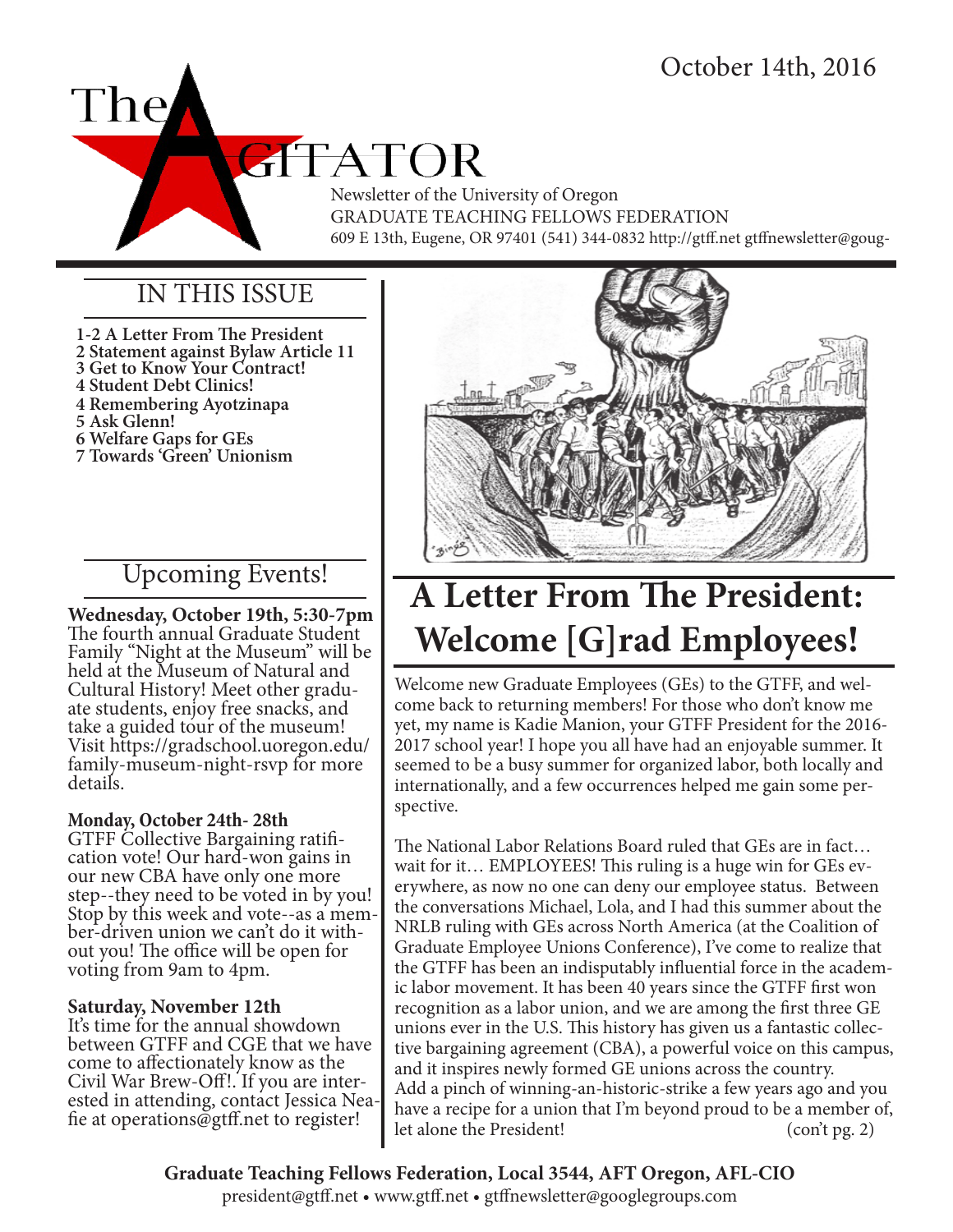# **A Letter From The President...**

What is so uniquely encouraging about the GTFF - and GE unions in general - is the fact that our union relies on being organized, member-driven, and democratic: organized because our membership has such high natural rates of turn over, so we have to be prepared to reach out to every new employee to inform them of their rights to join a union; member-driven because we only have two (awesome) paid staff members, so we have to do most of the dirty work ourselves; democratic because our general membership makes up the strong decision-making force of our union, such as by voting to ratify the new contract our amazing bargaining team won for us (voting takes place Oct. 24-28).

My goal is to further extend these principles that are already so integral to the GTFF. One way to do this is by bolstering our caucuses and committees. I can't do this alone… in fact, that would be against these principles! The GTFF is not my union or "the" union, it's our union and that means we need everyone to feel empowered to have a say in what our union does and how it runs. There are so many ways to do this and I'm here to support you and our union, so please don't hesitate reach out to me for anything!!

*Kadie Manion GTFF President*

### **Statement Against Proposed Bylaw Amendment, Article 11 "Replace Robert's Rules of Order with Graduate Employee Union's Rules of Order"**

The former VP of Equity and Inclusion and a committee created the Graduate Employee Union's Rules of Order to replace Robert's Rules (RR). While I think that RR is problematic, I do not think that there has been enough experimentation or trial of any new system of rules to bind us to them within our bylaws. We are currently experimenting with consensus decision making, and I think that this is a worthwhile endeavor that seeks to value all input and come to agreement, rather than the current system of simple majority rules. We can continue to think about the benefits from different systems of facilitation and group decision making in order to finely tailor a process that works for our union.

*At this time, I urge you to vote NO to the proposed Article 11 amendment.*

*Nicole Francisco VP of Equity and Inclusion*



### **Labor History Edition!**

### *Did you know…*

### **… This Labor History Moment?**

The first recorded labor strike occurred c. 1155 BCE in Deir el Medina, Ancient Egypt under the reign of Ramses III. The workers went on strike after not receiving their rations.

### **… These October U.S. Labor Events?**

*October 6th, 1986* – Female flight attendants won an 18-year lawsuit against United Airlines for firing them for getting married, resulting in the reinstatement of 475 attendants and \$37 million back-pay settlements for 1,725 flight attendants.

*October 7th , 1879* – Birth of the legendary Industrial Workers of the World (IWW) organizer, poet, and songwriter Joe Hill.

*October 18th, 1648* – First labor organization in America, the Shoemakers of Boston, was founded.

*October 24th, 1940* – The 40-hour work week first went into effect under the Fair Labor Standards Act of 1938.

### **…This Important Quote?**

"Goodbye Bill. I die like a true blue rebel. Don't waste any time in mourning. Organize.", Joe Hill, before he died, in a telegram to 'Big Bill' Haywood

**Well, now you know!!** *Jeff Ewing VP of Membership Communications*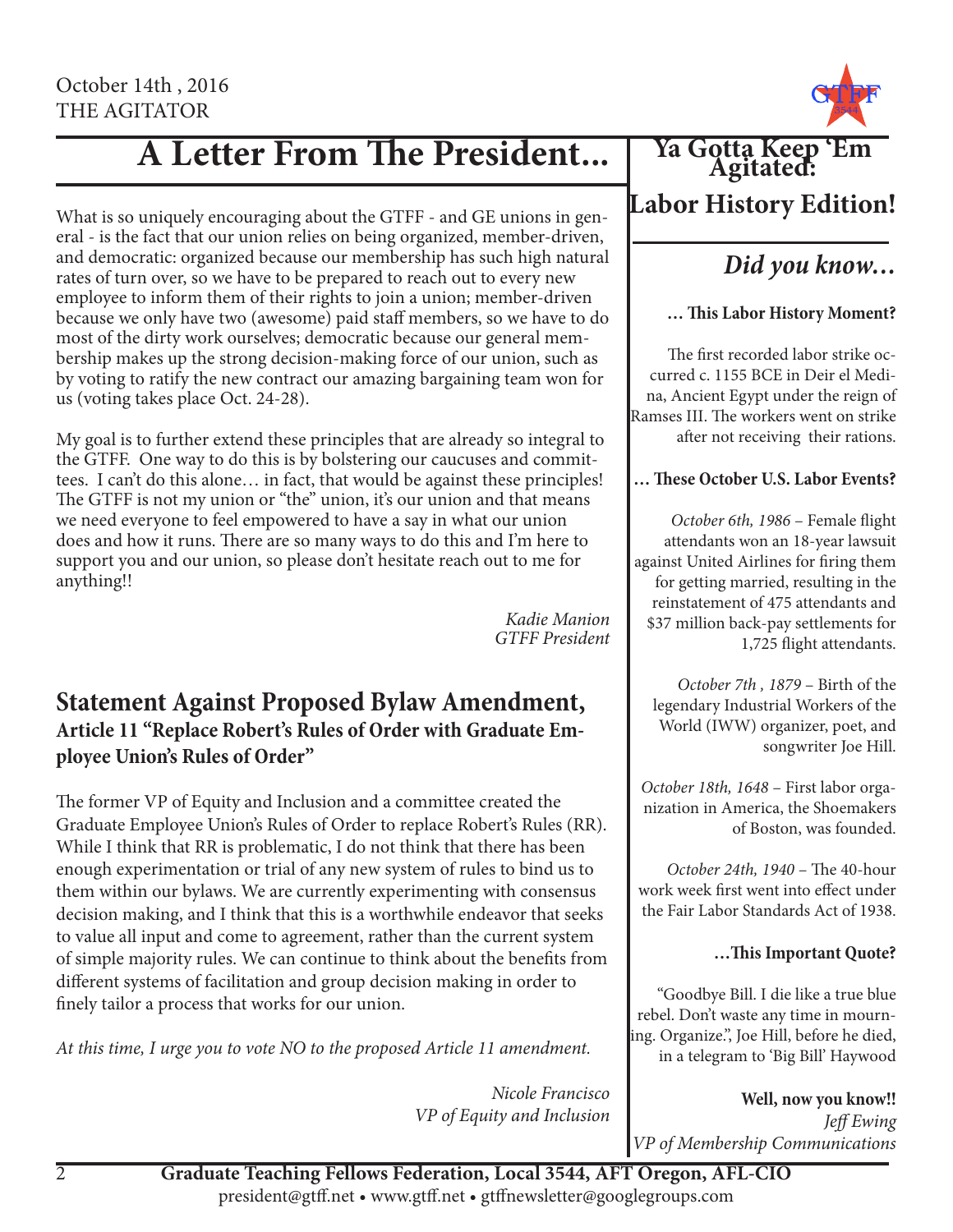

# **Get to Know Your Contract!**

If you are a GE at the University of Oregon, you are a member of the local chapter of the American Federation of Teachers (AFT), GTFF 3544. Congratulations! Now you are also a member of our Union's bargaining unit, which works to improve GE working conditions whenever possible or necessary.

Over the past 40 years, through collective bargaining with University representatives (and through the occasional strike) we have achieved milestones including-but-not-limited-to pay increases, insurance for GEs and their dependents, student fee caps, and (most recently) access to both nursing spaces on campus and paid sick days.

Our contract is an agreement between GEs and their supervisors, and one of its purposes is to make sure GEs, supervisors, and the University all do their jobs. The whole contract is full of useful information, and it can be accessed through GTFF3544.net, but I'd like to summarize a number of rights and articles that I've found most useful to GEs with employment-related questions.

**Weingarten Rights:** As union members, we have the right to union representation at investigatory meetings with employers. We can ask for a union representative before or during such a meeting, and this action is not punishable.

**Article 8- Nondiscrimination:** The University will not discriminate or tolerate discrimination in the workplace, and (along with the Union) agrees to abide by federal and state laws and regulations for affirmative action.

**Article 9- Work Agreement/ Work Assignment:** With the exception of unexpected changes (including variation in student enrollment and courses offered), course assignments should be made at least two weeks prior to the beginning of the new term. You are under no obligation to exceed the hours of your full time equivalent (FTE), and are encouraged to communicate with your supervisor about your workload and any potential overwork. If you are concerned about adhering to your FTE, you should fill out a workload allocation form with your instructor, which can also be found at GTFF3544.net.

**Article 10- Health, Safety and Work Environment:** The University is obligated to provide GEs with a safe, clean and healthy working environment, as well as reasonable office or desk space and access to private spaces for meeting with students and faculty.

**Article 21- Salary:** GE workloads are prorated on the percentage basis of FTE, which means that a GE with a 0.50FTE workload cannot be expected to exceed 219 hours in a term. Scaling down, this also means that a GE with a 0.40FTE cannot be expected to exceed 175 hours in a term, and so on.

**Grievances and Complaints:** While the contract insures that most GE appointments run smoothly, it is possible that the contract will be violated by a participating party either intentionally or unintentionally. In such a case, you should be aware that there is a system in place known as the grievance process, through which the Union works to defend workers' rights as outlined in the contract.

If you are concerned that your contract has been violated, or are made uncomfortable in the work place in some other way, help is available!

Contact your department stewards, whose names should be listed on your department's Union bulletin board.

If you don't know who your stewards are, or wish to reach the Union directly, you can contact Genevieve Perdue (Grievances@ GTFF.net) or Michael Marchman (Stafforganizer@GTFF.net). Even if your contract is not explicitly violated, it is important to bring complaints to the Union, because they can be intrinsic in strengthening the contract language at the next round of bargaining for the next generation of GEs!

> *Genevieve Perdue VP of Grievances*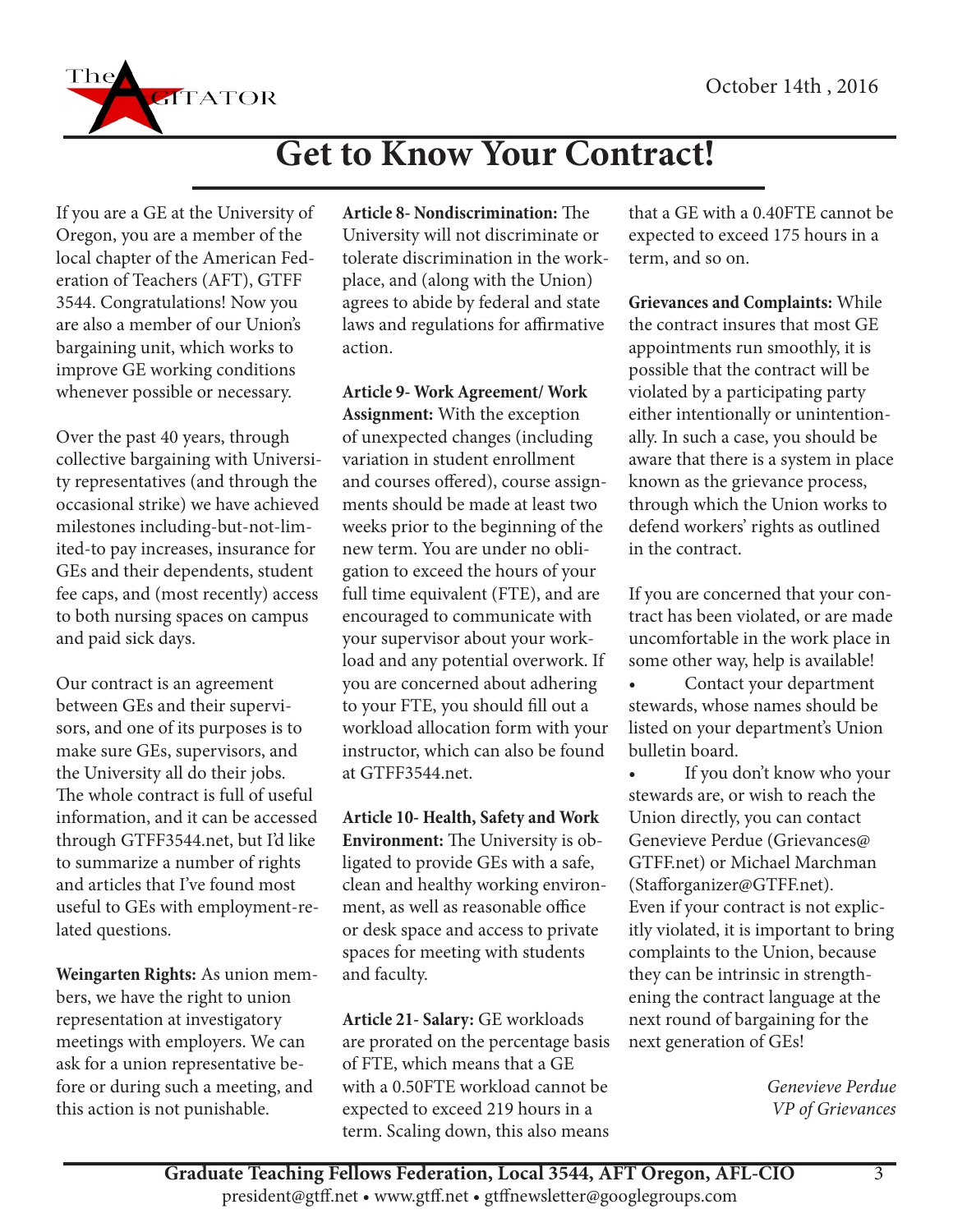

# **Student Debt-Clinics**

Over 20 million people in the United States are struggling to make their monthly student loan payments, and millions more see economic and personal opportunities pass as they prioritize paying down their debt. Does this sound like you or someone you know?

Over 40 million people in the United States carry student loan debt that is cumulatively worth over \$1.3 trillion – on average over \$30,000 a borrower. This debt has a significant impact on our individual and collective economic well being, with people delaying important life decisions like buying a home or starting a family. Around 20 million borrowers are in distress and unable to keep up with their monthly payments. This is a crisis that goes far beyond the individual and requires collective action.

Many of these people may qualify for free federal programs that can help reduce their monthly payments and eventually lead to student loan forgiveness, but these lifeline programs are significantly under-enrolled.

The GTFF and the American Federation of Teachers are deeply concerned about the impact that student debt is having on you and your colleagues, and it is important to address this crisis to help current borrowers and prevent future generations from going into debt in order to finance their educational goals.

We are proud to host a Student Debt Clinic, which will provide information on how to enroll in Income-Based Repayment programs

and Public Service Loan Forgiveness. Please note, these programs are only available for people who have federal student loans (either FFEL or Direct Loans). Limited information will be available to assist people with private student loans. If you are unsure whether your loan is a federal loan, visit http://nslds. ed.gov/. You will have to login, and this website will list all of your federal student loans.

The GTFF will be hosting student debt clinics later this year, but until then we need your help assessing the current needs of our membership and determining our priorities in addressing this problem.

The first step is to take this very brief survey. It only takes a few minutes, and your input will be invaluable in helping to shape our shared agenda!

https://oregon.qualtrics.com/ SE/?SID=SV\_6VuRnOTaLS8GTCR

> *Jessica Neafie VP of Operations*

## **Remembering Ayotzinapa**

Monday October 26th marked two years since 43 students were kidnapped and went 'missing' in Ayotzinapa, Guerrero, in Mexico. These abductions happened in a context of escalating violence throughout Mexico, and these students were not just random targets of the state and federal governments.

The 'Escuelas Normales' are schools in Mexico where students go to become future teachers. These schools offer board and food, and are mostly located in rural areas. The state of Guerrero has a long tradition of

radical political activism, and the 'Escuela Normal de Ayotzinapa' is mostly attended by students that come from very impoverished families. For these students, becoming a teacher is not merely a matter of economic survival, but of upholding a political tradition of collectivism and social justice.

The day they went missing, the students were in the midst of preparations for a rally that takes place every year to remember the Tlatelolco Massacre, where the Mexican government killed more that 300 students. It's a very bitter irony of history that the 'normalistas' were killed trying to maintain the memory of students killed by the government more than 40 years ago.

Remembering the struggles of teachers, students, and educators around the world is of key importance today more than ever before, when democratic, inclusive and accessible education systems are under attack, being destroyed or significantly reduced worldwide, not only in Guerrero but here in Oregon as well.

Let us not forget the normalistas' struggle. Let's keep demanding justice from the federal and state governments in Mexico, and build solidarity bridges and bonds that show that these struggles know no borders!

FUE EL ESTADO. VIVOS SE LOS LLEVARON, VIVOS LOS QUER-EMOS!

> *Lola Loustaunau VP of Political Education*

*Diego Contreras Medrano VP of External Relations*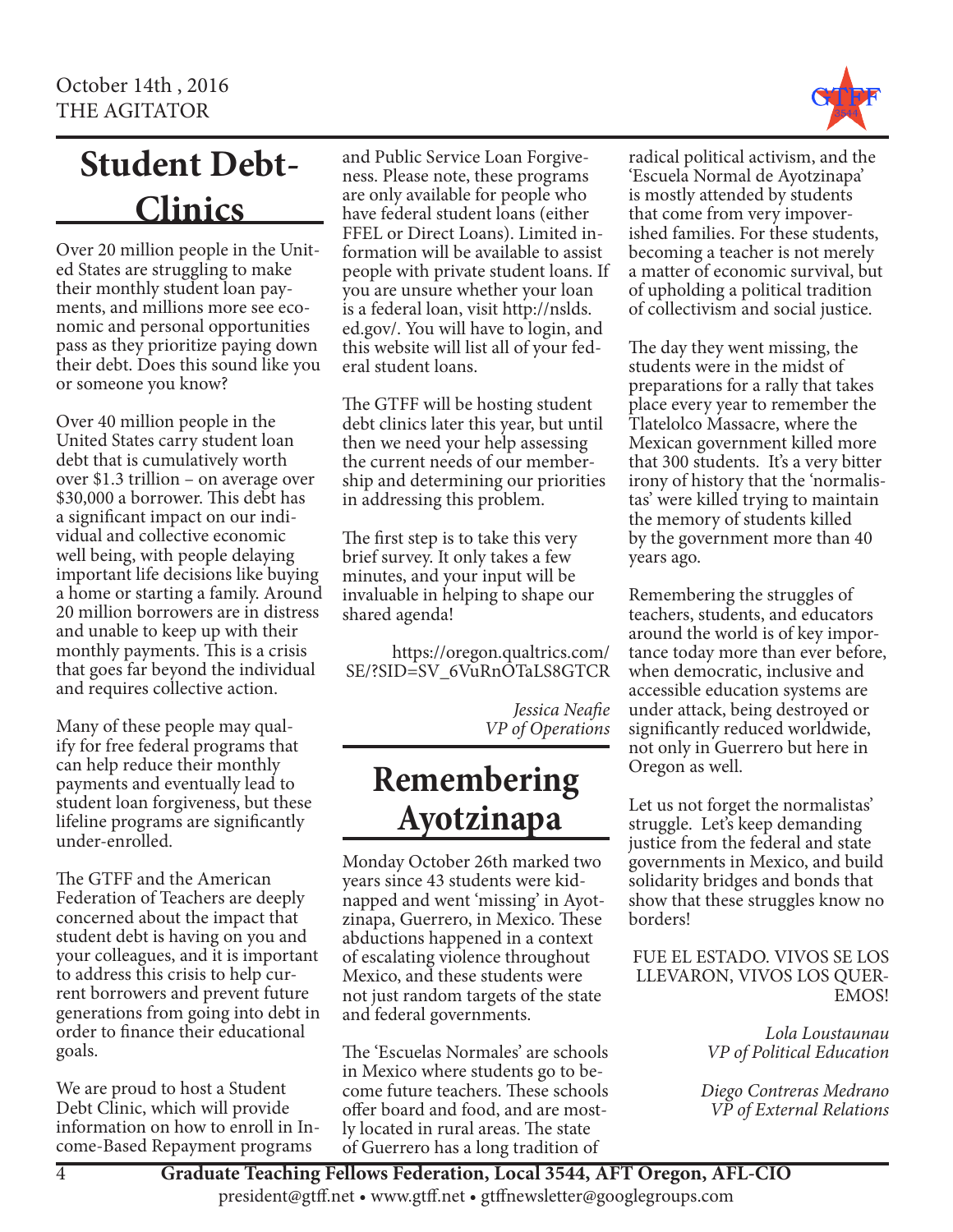

# **Ask Glenn! The Fun Fact-Filled Q&A about Your GTFF Insurance Coverage.**

**Q**: *Glenn, why do I have a \$635 charge on my student account labeled… something like "insurance…something…something?*"

**A**: You're not from around these parts, are you? In fact, I bet you may be an international graduate student… as an international graduate student, the UO has already automatically enrolled you in their student insurance.

You don't want that, you want my insurance! (Ask the UO and they will confirm that).

Enrolling in my insurance is only half of the process. Once enrolled in the GTFF plan you need to actively waive the UO's insurance! This is NOT automatic. What you need to do is to log into your Duckweb MyHealth portal and provide the UO your GTFF insurance information. EVEN IF YOU ARE A RETURNING GE, YOU NEED TO DO THIS EVERY YEAR!

So, (1) enroll in the GTFF insurance coverage, and (2) plug your GTFF insurance info into Duckweb. Problems? Contact Glenn Morris at (541)344-0832, or benefits@gtff.net.

**Q**: *Glenn, ol' buddy, my coverage is not active right now, I just went to the pharmacy and they said my coverage is inactive. I had coverage last spring. I'm automatically re-enrolled in fall because I have a GE, right?*

**A**: Wrong, my summer-gap-having friend! If there was a gap in your coverage, you basically fall off the map and are eaten by sea serpents and such.

You need to re-enroll. How?

If you have only been off the plan for one term (3 months) I can simply reinstate your coverage after you provide me a 2016/2017 payroll deduction form. Please tell me you need to be reinstated after you get me the form.

**Q**: *To Whom it May Concern: I was told the department pays for my insurance, but you have seemed to imply in your* 



*quixotic missives I owe some sort of "fee" for the insurance? Perhaps someone with your organization will set the pecuniary record straight?*

**A**: This concerns me greatly. Well, OK, I still go to bed and sleep soundly every night… so this less concerns me, and more… how do you say it… fills me with glee, since I have the opportunity to educate folks about "premiums!"

As an employee of the graduate variety, your employer (i.e., the UO) pays 95% of your premiums every quarter you have a GE appointment. You pay…that's right! 5%. (Small print: you pay 20% for summer term if you are NOT a GE during the summer term).

#### **Q**: *Oh man, I am a super-fan of the GTFF insurance and am dying to know, anything new this year?*

**A**: Let me tell you a little story of 90-day supply of prescription medicine, that's what! Is the 30-day supply a pain to have to go in every month for? Sign up for our mail order pharmacy service and you can have a decadent 90-day supply mailed to your very doorstep!

#### **Q**: *Glenn, I just signed up for the insurance. Where's that insurance card you promised me?*

**A**: First a Q(i), then an A: by "just" what do you mean? Well, two weeks ago.

**A2**: Ah, got it. Both PacificSource and I are… how do you say… busy as little bees taking applications and processing them. It will take maybe another week, stay strong!

In case you need to go to doctor before then, use the UO health center and they may delay billing until your coverage is activated. Emergency? Urgent? Need prescription drugs? Pay with a credit card, and after your coverage kicks in submit your receipts to PacificSource for reimbursement. When your coverage is activated, it is RETROACTIVE back to 09/16/16.

> *Glenn Morris Health Benefits Administator*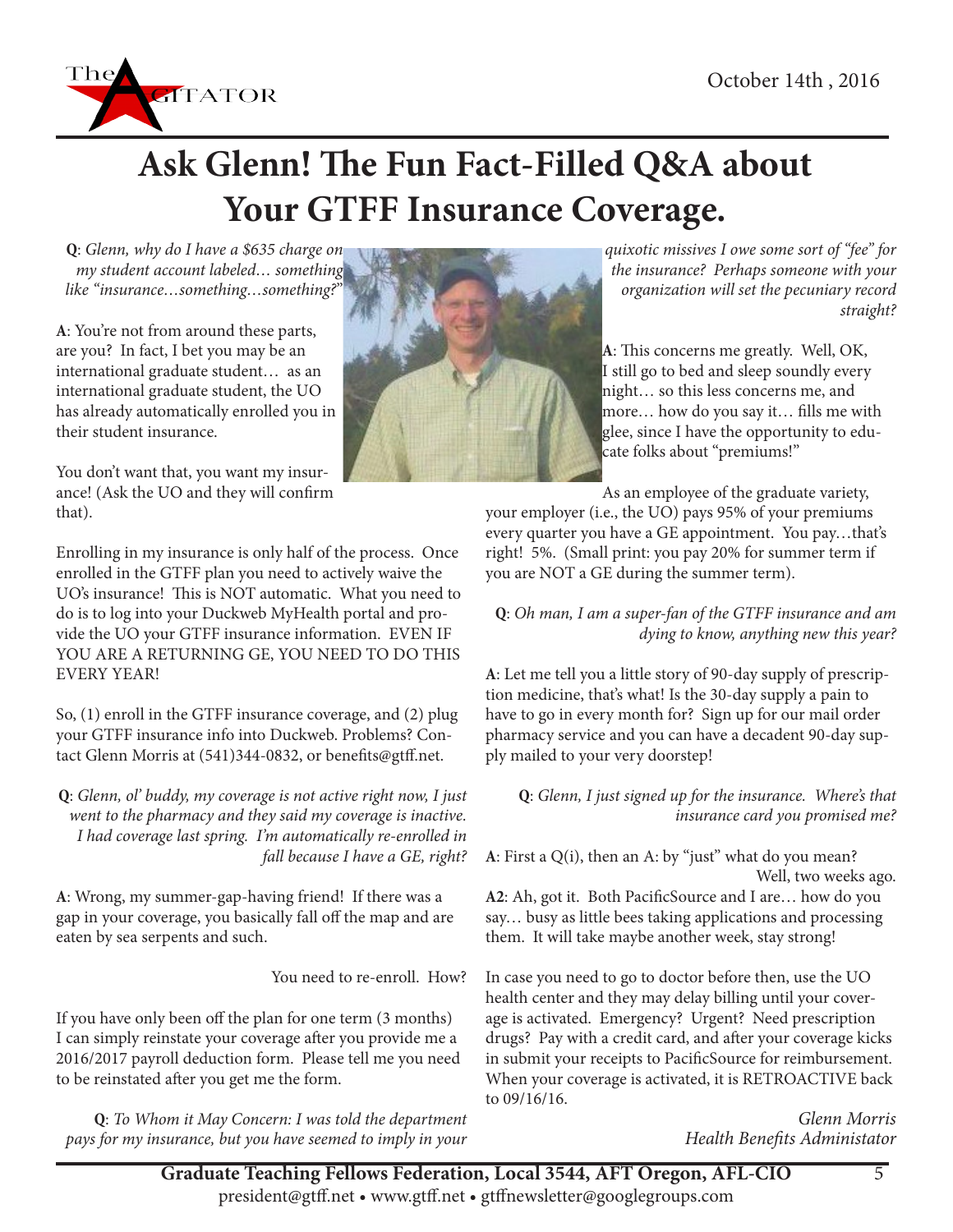

# **Welfare Gaps for Impoverished Graduate Employees**



Welfare programs in the United States arose out of the Great Depression as a class compromise between<br>capital and labor. Labor ceded control over the procapital and labor. Labor ceded control over the pro- duction process while companies would pay higher taxes, wages, and benefits. The state would administer the compromise through the establishment of welfare provisions, such as social security, unemployment insurance, food stamps, and the like. Today, many companies take advantage of these policies as a means of corporate welfare.

Corporate welfare refers to the process by which the state expends its resources in a manner through which companies can tangibly benefit. Many companies rely upon the state to provide these tangible benefits to subsidize their operations. This typically includes public investments in infrastructure, emergency response, and/or tax subsidies meant to encourage private investment in communities. Simultaneously, companies have exploited programs to their benefit<br>that were originally designed to help workers weather rough economic situations. Corporations, notably those providing low wages, use state welfare policies to subsidize low wages. Prime examples include Walmart and Mcdonalds, who encourage workers to sign up for state benefits rather than provide those benefits through wages that would meet the cost of living.

This is not dissimilar to the structure that universities have set up with graduate employees who are forced to work for the university in order to go to school to earn their degree. In a response to the lack of full public investment in the university system, graduate students

must work for the university to receive both a wage (to buy the necessities to make it through life) while also receiving a tuition waiver. The university can consider the tuition waiver as part of the total compensation of graduate employees, which is then used to justify (along with other rhetoric about graduate employees) wages that are below a subsistence level.

Being paid below subsistence wages puts graduate employees in an extremely tough position. Normally, a worker who doesn't make subsistence wages could<br>go to the state and receive various benefits, as mentioned above, to help make it through life. However, the state of Oregon considers graduate employees to be students first (despite taxing their wages as earned income), and correspondingly denies these benefits to graduate students. This means that either graduate students have to find another job, which cuts into their time to study and advance their work (the primary purpose of their enrollment in higher edtion), or take out student loans.

In other words, where most workers have state support measures open to them graduate employees have more restricted options. Taking out student loans can incur interest rates beyond that of a mortgage while costing just as much. Graduate employees, then, are forced to pay for their own welfare provisions because the university, for a number of reasons, does not pay graduate employees a living wage.

Taken in the aggregate this only magnifies structural problems with the economy. Student debt, especially for advanced degrees, cuts into consumer demand as young workers seek to pay off these loans with high interest rates. This is effectively a redistribution of wages upwards, back to the state or a private company (through a lower tax rate or directly through owner- ship of loans). The cost then is still social; rather than directly fund education in the form of publicly invest- ing in graduate education America has chosen to pay the price in the form of reduced demand for consumer goods, all the while placing graduate employees in a difficult economic situation for, often, a decade or more.

The end result of this process is that it shrinks the overall size of the economy, places a large burden on our youngest and brightest, and only serves to directly distribute wealth upwards.

*Andy Labuza Chair, Workers' Caucus* 

**Graduate Teaching Fellows Federation, Local 3544, AFT Oregon, AFL-CIO**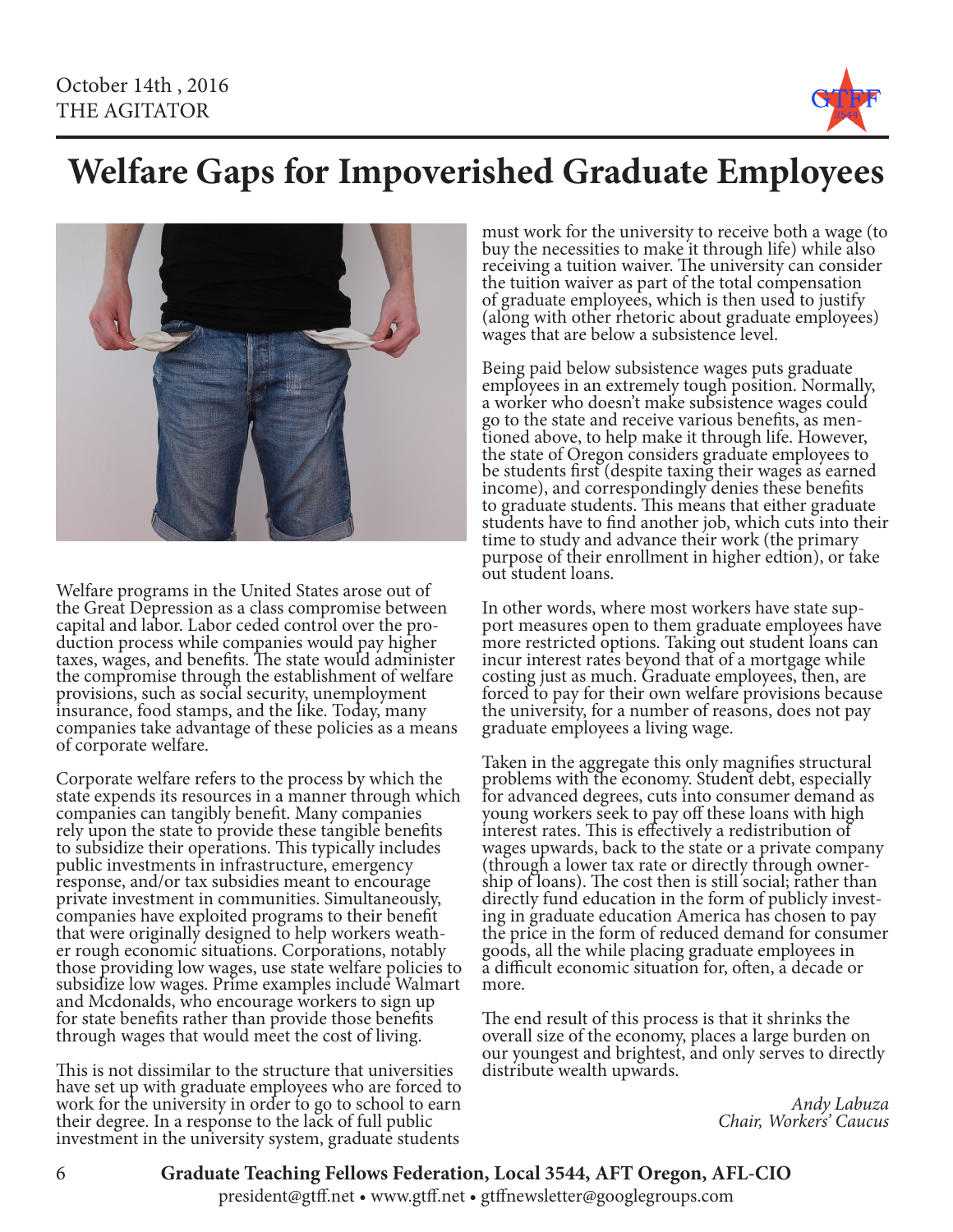



# **No Jobs on Dead Planets: Towards 'Green' Unionism**

Beyond a doubt, two of our most pressing social crises are, first, the decades of decline in the power of labor (including the inequality it produced) that we are now challenging, and second, our increasingly dire ecological crises. Although both crises are caused most centrally by the power of Big Business and Big Finance over society, the labor and environmental movements have often been seen as working at cross purposes—a narrative often promoted by the fossil fuel industry, and which sometimes infects union responses to these complex issues.

Case in point: on September 15th, 2016, AFL-CIO President Richard Trumka defended the controversial Dakota Access Pipeline despite its intimate connection to the environmentally destructive fossil fuel industry (as well as its violation of the rights and sacred sites of the Standing Rock Sioux Tribe\* [**see below for opportunity to help**]).

Labor needs to do better. As a movement, we have a big role to play in promoting environmentally friendly economic policies and practices—and as the old adage says, *there are no jobs on a dead planet*.

Climate change threatens to produce a large array of changes: increasing global temperatures to dangerous levels, melting ice caps, and heightening storms... but there are other changes that are less well known. Climate change will likely contribute to:

-**Increased rates of species extinction**: the World Wildlife Fund expects 10,000 species to become extinct every year. -**Rising sea levels**: melting glaciers will gradually flood coastlines and displace communities.

-**Ocean acidification and coral bleaching**: as the ocean absorbs excess CO2 its pH decreases, acidifying the water and, consequently, threatening to destroy entire marine ecosystems.

What can the labor movement do to combat climate change, and work towards truly 'green' economic

practices? While the changes we need are wide-ranging and complicated (environmental sociologists and ecologists have long known growth-and-profit oriented economic systems cannot solve our ecological crises), how can the GTFF start to make a difference?

First, we can adopt real sustainability as a core commitment of the GTFF in the communities to which it belongs. This can include the development of a caucus devoted to environmental issues, or partnering with campus labor and environmental groups to promote sound environmental policies at the UO, in our community, and within AFT.

Second, we can join other organizations in supporting proposals to transition away from fossil fuels, and should strongly consider joining labor-environment coalitions such as the BlueGreen Alliance or the Labor Network for Sustainability, linking us with growing networks of labor activists who are increasingly committed to ecologically sound economic practices.

Finally, we can work with other groups to bring environmental speakers, events, and conferences to campus and to the community.

While the transition to a post-growth, eco-friendly economy is complex (and part of a long term project of wresting economic activities away from profit and towards collective and non-anthropocentric well-being), the GTFF can lead the way in our community, and set an example for others.

\*The GTFF e-board has voted to coordinate donations to the Standing Rock Sioux/ #NoDAPL protesters. Please bring donations of warm and dry winter clothes, camping gear, or anything off this list (http://sacredstonecamp.org/supply-list/) to the GTFF office, starting Monday, October 17.

> *Jeff Ewing VP of Membership Communications*